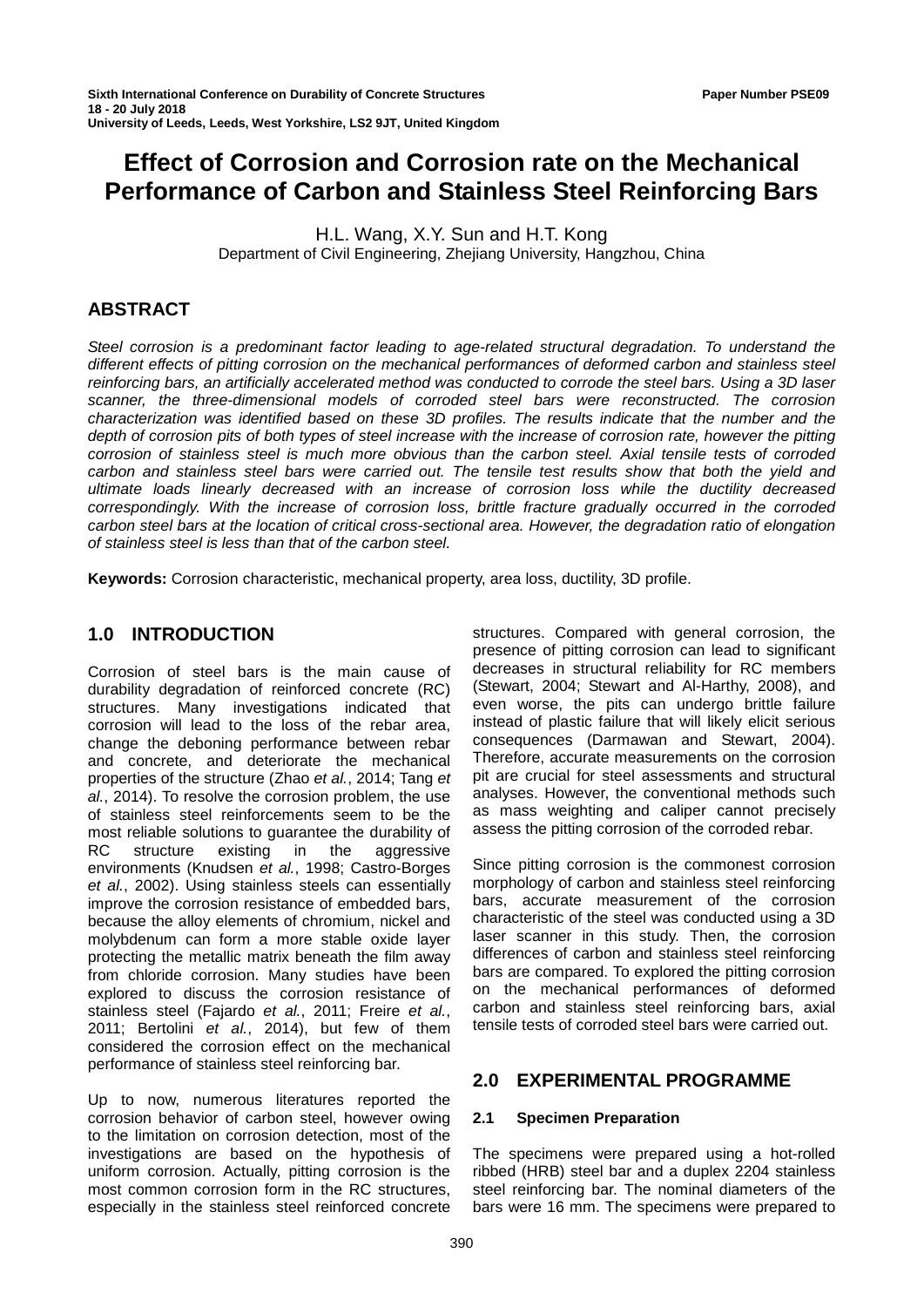be approximately 500 mm long. To avoid the corrosion and the fracture of the two gripped ends in the tensile test, the two ends of the specimens were coated with epoxy.

Direct electric current (DC) was impressed on the steel bar to accelerate the corrosion of the steel reinforcing bar with the use of a DC power supply. The reinforcements were connected to the positive end, and a stainless metal mesh was connected to the negative end of the power supply. The NaCl solution with 5% concentration by mass was used to provide a corrosive environment. The applied current density *i* was 400 μA/cm<sup>2</sup> in each case. After the expected corrosion times, the corrosion products of the steel bars were removed using a steel brush. Then the specimens were cleaned with dilute hydrochloric acid, neutralised with Ca(OH)<sub>2</sub> solution, washed with clean water, and kept in<br>aclosed.drv.container until the 3D profile a closed dry container measurement and the tensile test.

### **2.2 Corrosion Measurements Based on 3D Scanning**

The surface morphology of all corroded bars was measured using a 3D laser scanner to establish the 3D profile and determine the remaining crosssection. The scanning speed is 37 mm/s, and the positioning accuracy is 0.02 mm. The sampling distance of the vertical region is 400 mm. As shown in Fig. 1, the three-dimensional coordinates of the points on the surface of the rebar was acquired by the laser scanning instrument, and processed by the scanning system's software to form a point cloud file. Then the software Geomagic was then used to build the solid model of the corroded bars on the basis of the point cloud file.



**Fig.1.** Point cloud of reinforcing bar from scanning

After the establishment, a software Pro Engineer was then used to analyse the sectional area of the corroded bars for every 1 mm along their length, thereby allowing estimation of the cross-sectional area loss.

## **2.3 Tensile Test**

The axial tensile test was performed at all levels of selected corrosion at ambient temperatures using a servo-hydraulic testing system, as shown in Fig.2.

The load was measured by the load cell of the test machine, while the displacement was acquired by a linear variable differential transformer. All readings were recorded using an automatic data acquisition system, and were used to plot the load-displacement curve. The yield strength and the ultimate tensile strength of corroded bars were determined based on the corresponding test curve. To evaluate the corrosion effect on the ductility properties of the reinforcing steel bar, the percentage elongation after fracture was calculated as the ratio of the extension between two marks placed near the fracture area with respect to the initial length.



**Fig.2.** Axial tensile test

## **3.0 RESULTS AND DISCUSSION**

## **3.1 Evaluation of Corrosion Parameters**

The representative 3D images of corroded carbon and stainless steel bars are displayed in Fig.3. The distributions of cross-sectional areas along the length of the reinforcing bars corresponding to Fig.3 are plotted in Fig.4. As shown in Fig.4, the corrosion distribution along the length becomes more irregular, and the number and depth of corrosion pits increases when the corrosion rate increases. The corrosion pit is narrow and deep in the stainless steel bars for the reason that pitting corrosion is the dominate corrosion morphology of stainless steel. To characterise the non-uniform distribution of corrosion, the degree of maximum corrosion *ηcrt* was obtained from image analyses, the average mass loss *η<sup>m</sup>* was gotten by weighing, while the uniformity coefficient was defined as *R*. They can be calculated from following formula.

$$
\eta_{\rm m} = \frac{M_0 - M}{\rho_l L} \tag{1}
$$

$$
\eta_{\rm crt} = \frac{A_0 - A_{\rm min}}{A_0} \tag{2}
$$

$$
R = \frac{A_{ave}}{A_{\min}}
$$
 (3)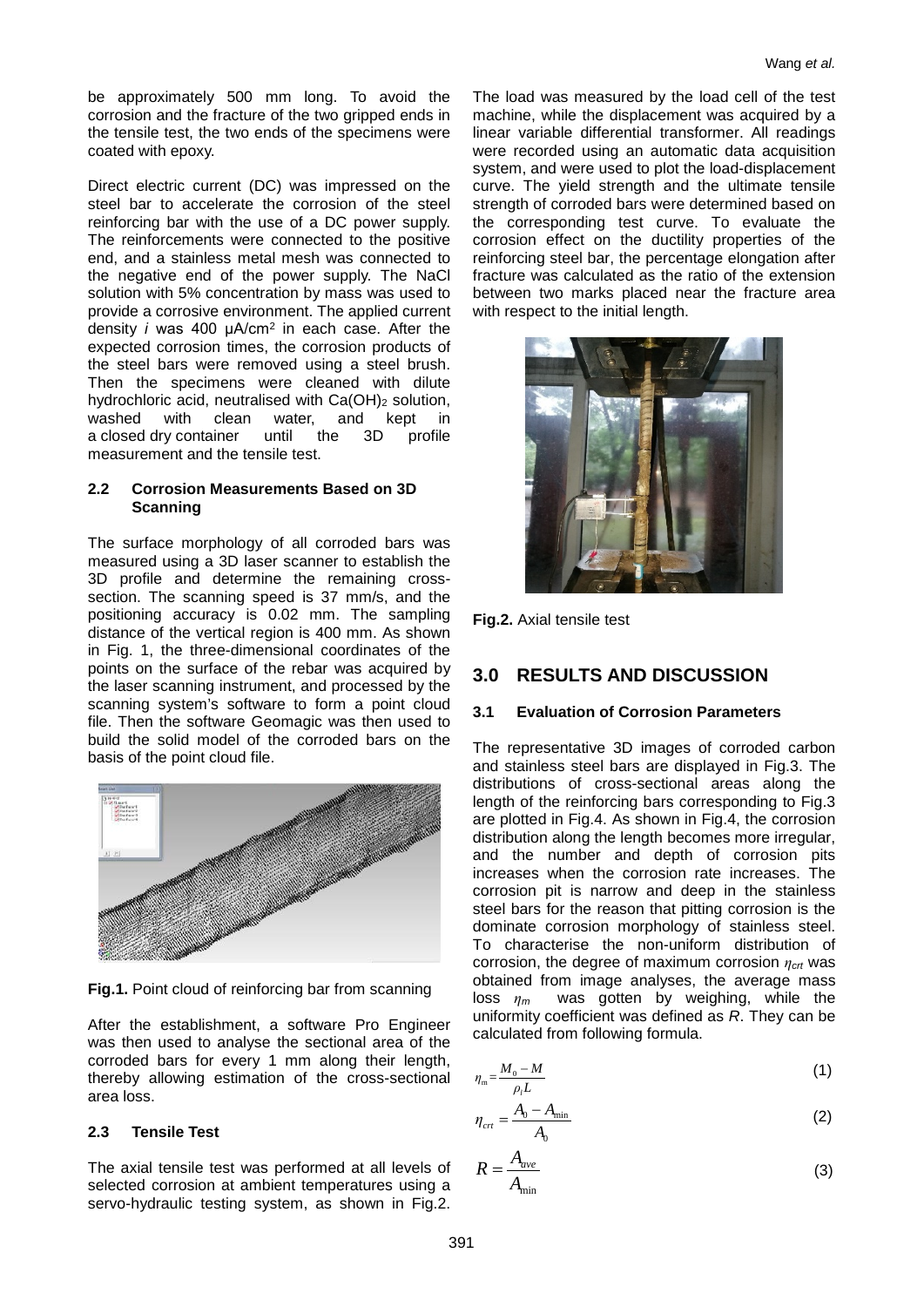#### ICDCS 2018: PSE10

Where *M*<sub>0</sub> and *M* are the masses of the bars before and after corrosion, *ρ<sup>l</sup>* is the line density of the bars, *L* is the length of the corrosion part, *A*<sup>0</sup> is the average sectional area of the control group, *A*min is the minimum sectional area of the corroded bars, and *A*ave is the average sectional area of the corroded bars.





(b) Stainless steel bars

**Fig. 3.** Representative 3D images of corroded reinforcing bars



**(**b) Stainless steel bars

**Fig. 4.** Corrosion distribution along the bars' length

The variation trends of the non-uniform coefficient *R* are illustrated in Fig.5. As the corrosion level increases, the non-uniform coefficient *R* increases, and attains discrete values at high corrosion levels for carbon steel. The higher value of *R* means the higher degree of corrosion irregularity or more corrosion pit in the steel. As displayed in Fig.5, the value *R* for stainless steel is obviously higher than that of the carbon steel. It is evidenced again that the pitting corrosion is the prominent corrosion morphology in the stainless steel. Therefore, the local corrosion parameters instead of the average mass loss should be used to identify the corrosion effect on the mechanical properties of steel bars.









**Fig.5.** Variation of heterogeneous coefficient *R*

#### **3.2 Corrosion Effect on Strengths**

As it is known, there is serious stress concentration around the corrosion pit, which influences the mechanical properties of corroded steel. To clarify the impact of pitting corrosion, the maximum crosssectional corrosion rate is adopted in this study to clarify its effect on the performance degradation of steel bar based on the 3D profile.

Based on the yield and ultimate strengths of the carbon and stainless steel bars, the ratios of the strengths of corroded steel to uncorroded steel, known as the relative yields and ultimate strengths,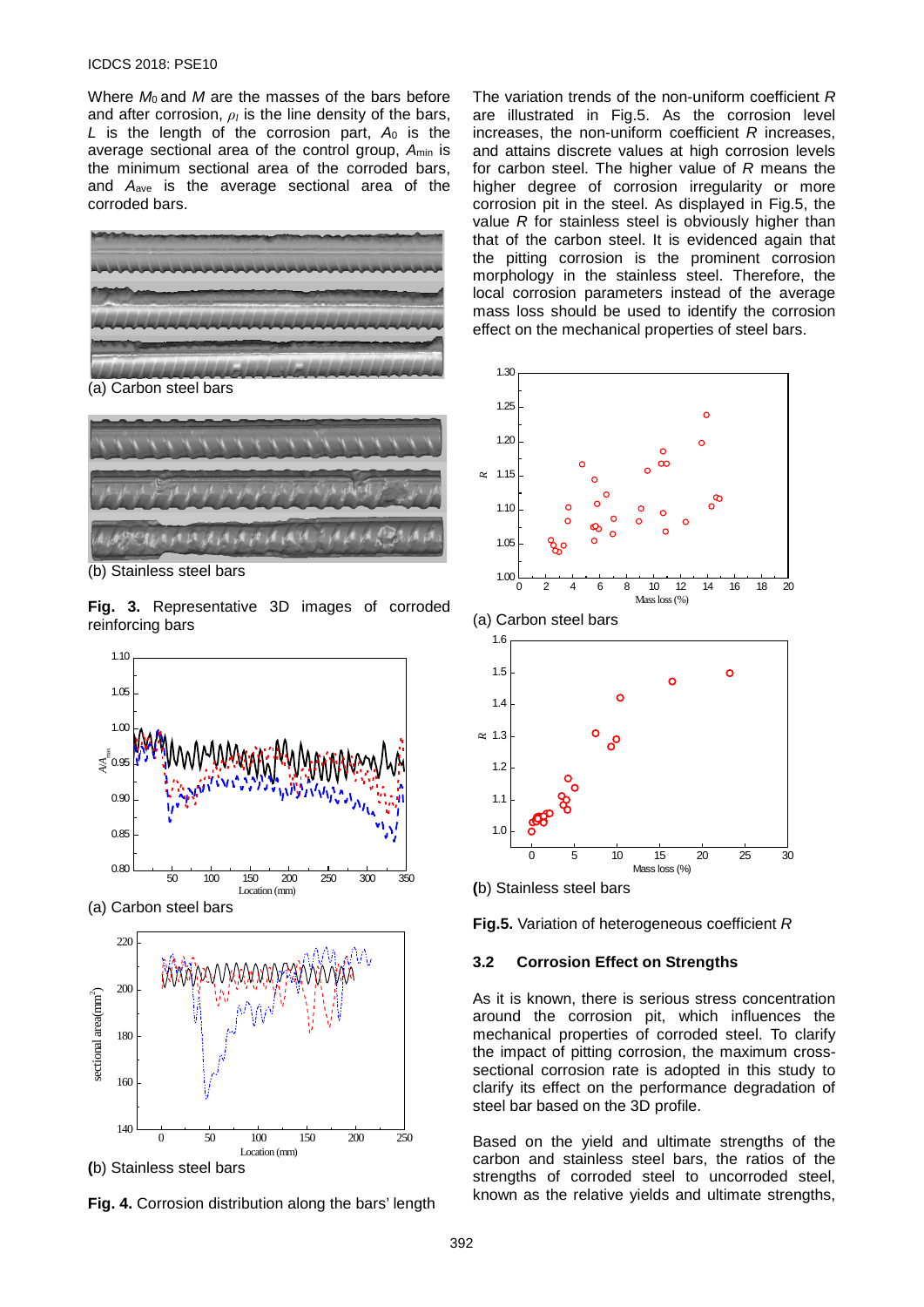can be calculated. The degradation of the relative yields and ultimate strengths are plotted in Figs.6 and 7. It can be seen that both the yield and ultimate loads decreased linearly with increases of corrosion loss. The strength's degradation ratio of stainless steel is more pronounced than that of the carbon steel due to its deeper corrosion pit.

As shown in Figs.6 and 7, both the yield and ultimate strength of corroded bars can be expressed as follows:

$$
f_{yc} = \left(A_y - \alpha_{yc}\eta_{crt}\right) f_{y0} \tag{10}
$$

$$
f_{uc} = \left(A_u - \alpha_{uc} \eta_{crt}\right) f_{u0} \tag{11}
$$

Where *αyc* and *αuc* are regression constants obtained from the experimental strength results and from *ηcrt* . As stated above, for 3D scanning profiles, the crosssection can be captured by inserting a plane perpendicular to the centerline of the steel bar, and the degree of maximum corrosion can be evaluated precisely according to Eq. (2). From this point-ofview, the prediction model in this study is more reliable.



(b) Relative ultimate strength

**Fig.6.** Strength degradation of corroded carbon steel







(b) Relative ultimate strength

**Fig.7.** Strength degradation of corroded stainless steel

#### **3.3 Corrosion Effect on Ductility**

The measured elongation is normally used to directly represent the ductility of reinforcing steel bars. The final gauge lengths of the rebars after fracture were recorded in the test. The percentage elongations are illustrated in Fig.8. It can be seen that the elongation of the corroded bar decreases with increasing degrees of corrosion. As illustrated in Fig.8a, a linear function can be adopted to describe approximately the effect of the degree of maximum corrosion on the ductility of the corroded carbon steel bars. Compared the degradation ratios of ductility and strengths, it can be seen that the pit corrosion has a more profound effect on the ductility of reinforcing steel bars rather than on their strengths.

As displayed in Fig.8b, an exponential function can be used to identify the corrosion effect on the ductility of the stainless steel bars. Compared the curves of Figs.8a and 8b, it is clear that the pit corrosion has a significant effect on the ductility of carbon steel bars because the addition of alloy elements in the stainless steel enhance its ductility greatly.